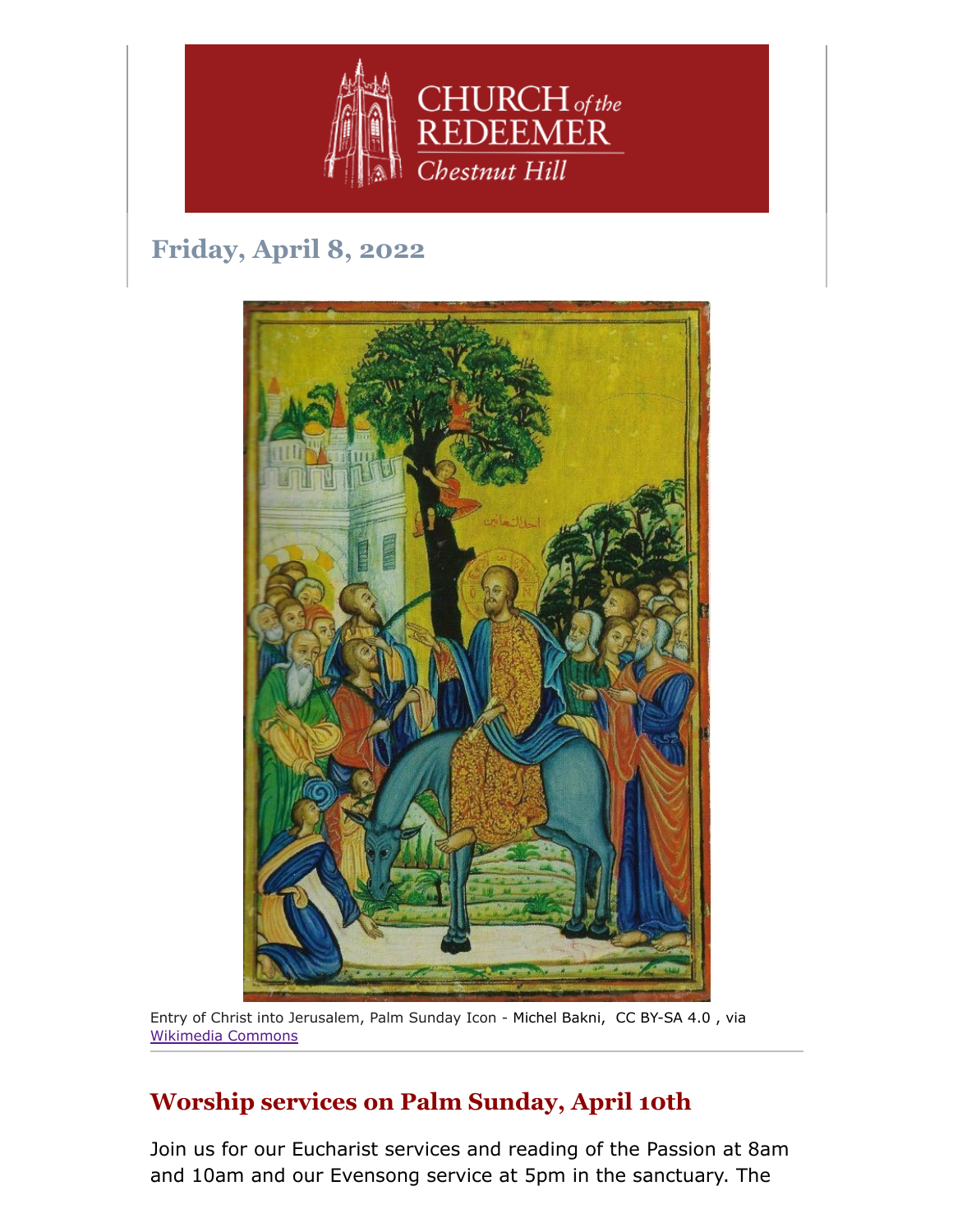10am and 5pm services will be livestreamed on **[Facebook](https://www.facebook.com/redeemerchestnuthill)** and **[YouTube](https://www.youtube.com/channel/UCuF2ATr93WfFYaj4XlyKKDw)**.

**Please note:** Face masks are now optional during church services and in all meetings and events held at the church.

**[10am April 10th Palm Sunday worship leaflet >](https://drive.google.com/file/d/1e9irwgSNDBnPfTpbuHihRSs_5kX7R7Gt/view?usp=sharing)**

**The Sunday leaflets** are also located on the Redeemer website. Look for the **'Worship & Leaflets'** tab. You can access the page **[here.](https://www.redeemerchestnuthill.org/worship-services)**

**[5pm April 10th Palm Sunday Evensong leaflet >](https://drive.google.com/file/d/1dw0ISlS0oB1a1m4jYb0y0MAMheLod1Gu/view?usp=sharing)**



**Readings for April 10th, 2022 Palm Sunday**

**The Liturgy of the Palms**

[Luke 19:28-40](https://lectionarypage.net/YearC_RCL/HolyDays/CPalmSun_RCL.html#gsp1) [Psalm 118:1-2, 19-29](https://lectionarypage.net/YearC_RCL/HolyDays/CPalmSun_RCL.html#ps1)

### **The Liturgy of the Word** [Isaiah 50:4-9a](https://lectionarypage.net/YearC_RCL/HolyDays/CPalmSun_RCL.html#ot2) [Philippians 2:5-11](https://lectionarypage.net/YearC_RCL/HolyDays/CPalmSun_RCL.html#nt2) [Psalm 31:9-16](https://lectionarypage.net/YearC_RCL/HolyDays/CPalmSun_RCL.html#ps2) Reading of the Passion According to Luke based on [Luke 22:14-23:56](https://lectionarypage.net/YearC_RCL/HolyDays/CPalmSun_RCL.html#gsp2)

### **Holy Week 2022 SCHEDULE OF SERVICES**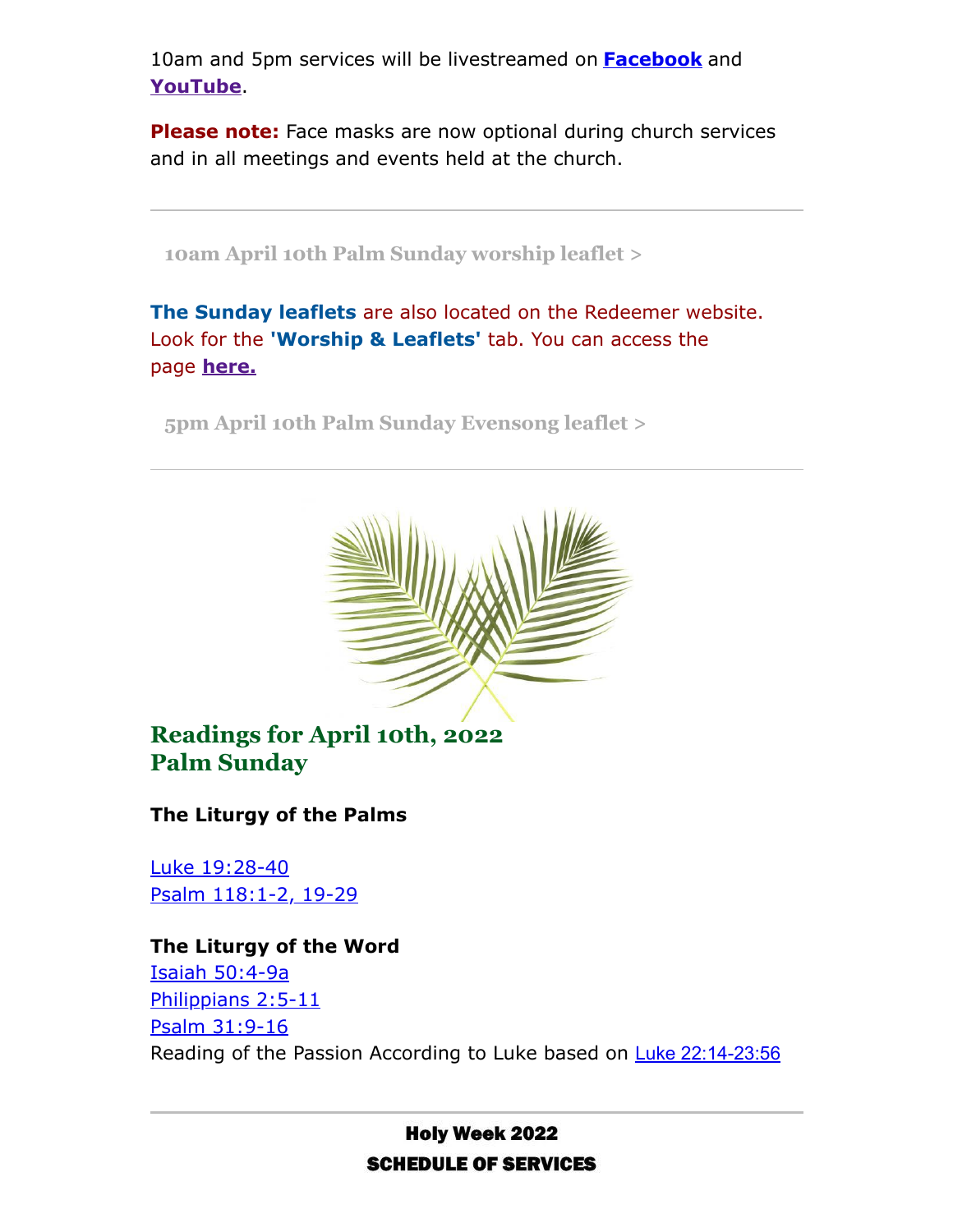

## **More Opportunities to Become Involved**

### **Join us Saturday evening at 6pm for a CSL slide show depicting present day Israel.**

This Saturday at 6pm we will voyage to present day Israel with a slide show and presentation by Debby and Graeme Mills. To register and attend, click [here](https://us06web.zoom.us/j/83936221752?pwd=RUhLRmsrcWNCYk5ObC8zT2RiRVNjdz09)

If you have any questions about either of these programs or are having trouble registering, e-mail or call CSL Fellowship Chair, [Michael Aylward](mailto:MAylward@morrisonmahoney.com)

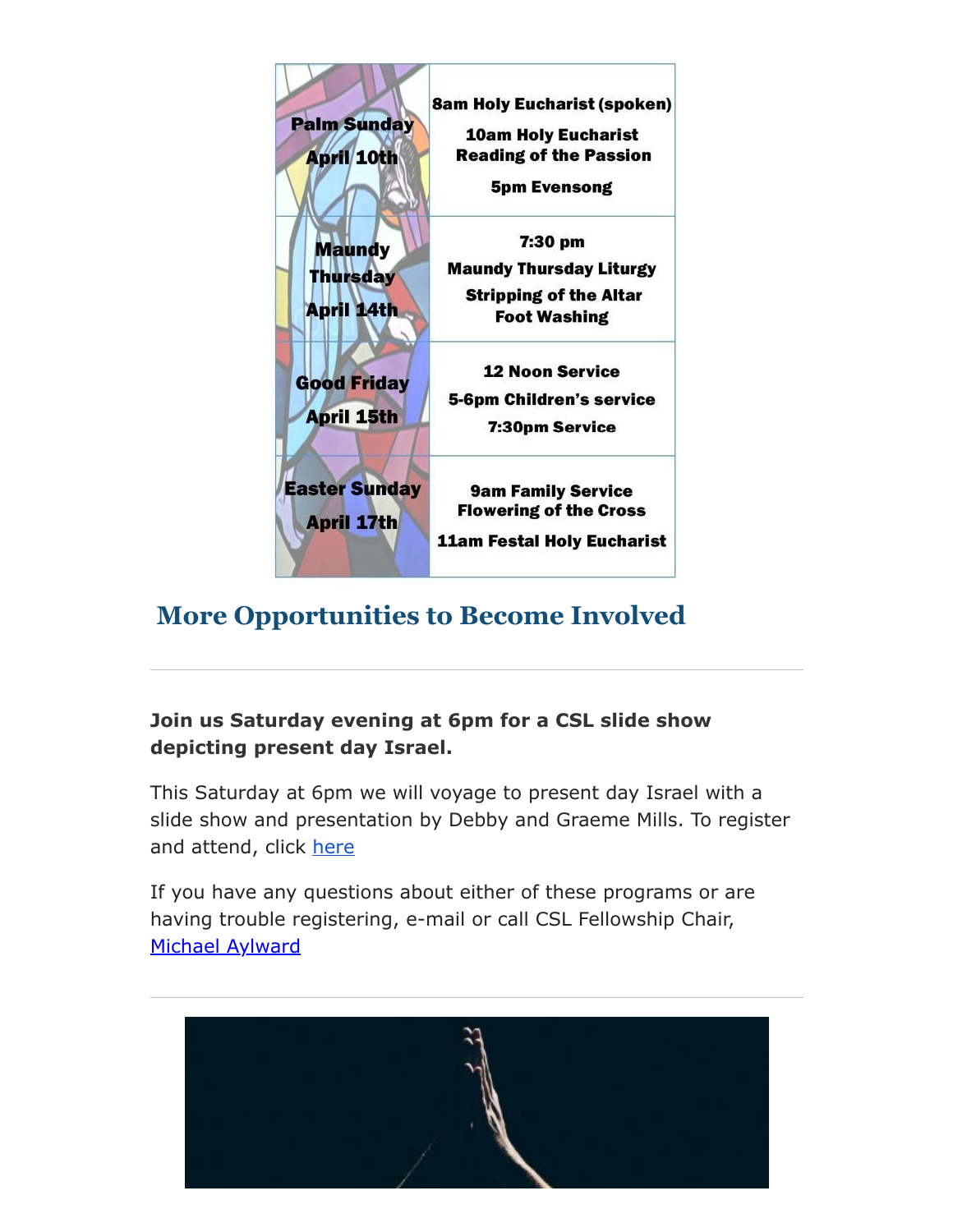### **Join Barrie Rose for Embodied Prayer Wednesdays from 5-6pm & Thursdays from 10-11am In the Undercroft**

Sela is an embodied prayer class inspired by the western spiritual tradition. It longs to retrieve and bring into the 21st century "secular age" the riches of the Christian contemplative tradition to the common person who longs for a deeper connection to his/her depths as well as the heights of transcendence. We long for these riches (embodied prayer postures and contemplative methods etc.) to be a light to a western world that is dying for spiritual food, bodily connection, human community, and psychological healing.

The class is held Wednesdays from 5-6pm and Thursdays from 10- 11am in the undercroft of the church. We have our base flow/curriculum based on the Christian theologian St. Dominic's (1170-1221) *Nine Ways of Prayer.*

Everyone is welcome (12 and up) please bring comfortable exercise clothes (since the class is movement-based) as well as a heart open to engage God in prayer in and through the body and breathe. If you have a yoga mat you would like to bring feel free to bring it, we also have Sela mats, blocks, and straps available on site.

*Barrie Rose will be teaching the Sela class. She has a background in dance as well as in teaching ballet, she is a certified yoga instructor (trained in Nepal) and has a master's degree in spirituality (from Boston College).*

## **Save the Date for a Mother's Day Tea and Children's Craft Party - May 7th at 2pm**

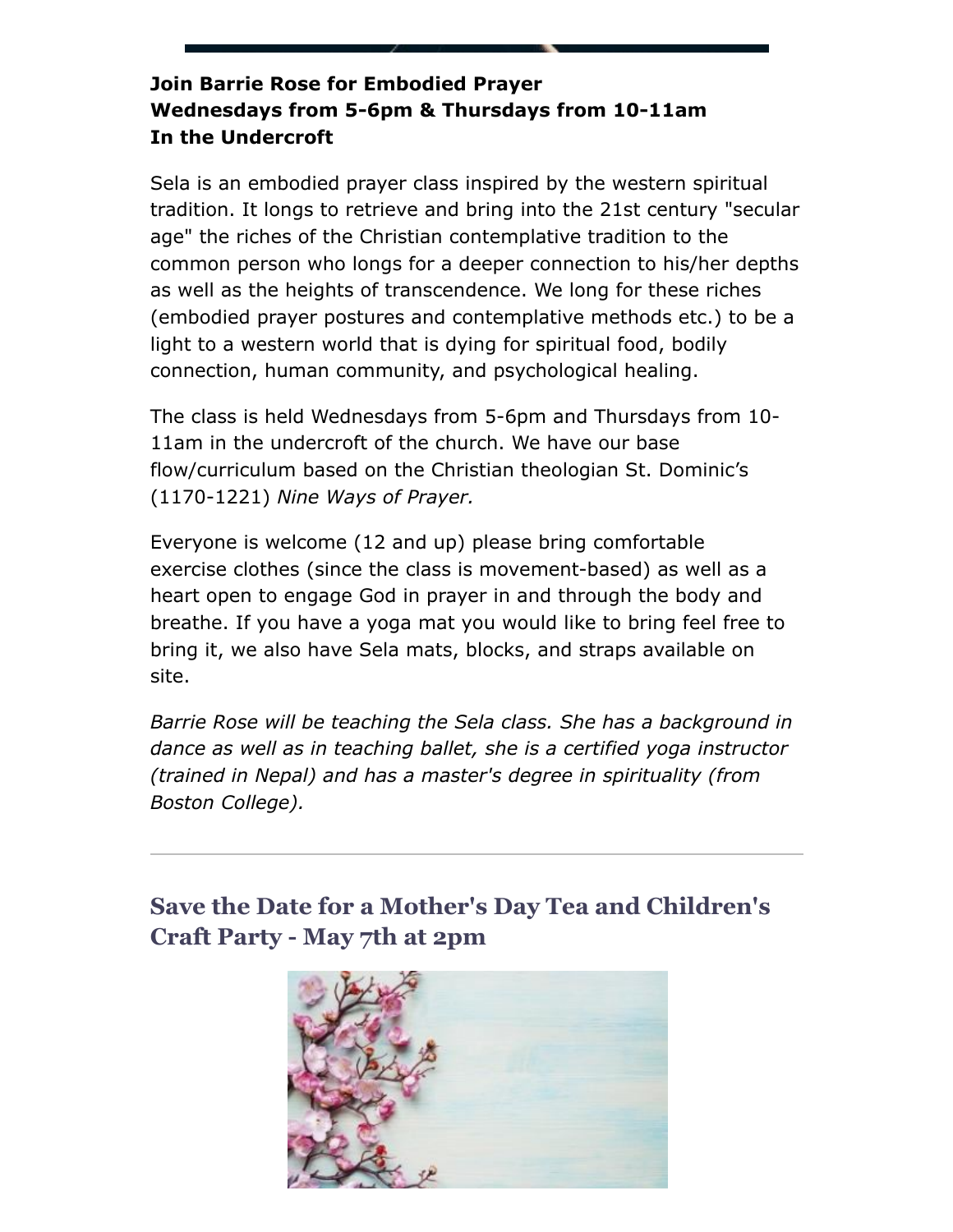

Please join us for the Church Service League's Mother's Day Tea and Children's Craft Party under the St. Francis tent at the Redeemer Saturday, May 7th from 2-4pm. To attend, [please sign up here](https://www.signupgenius.com/go/4090C4FACAA23A4FD0-church)!



FUEL volunteers pack and deliver hundreds of bags of groceries every week and we rely on your donations of food and your help packing the bags.

**[Please sign up here](https://signup.com/go/FNGHQhR)** to sort and pack when you can. Backup delivery drivers are also always welcome, and if you'd like a onetime project, even something you could do at home as a family, just let me know. Thank you!

--Velura Perry

## **Join us for Adult Bible Study Sunday mornings and throughout the week!**

**Here are the many opportunities for Bible Study. All are invited!**

Sunday Mornings, 9-9:45am, in person or [Join Zoom Meeting](https://us02web.zoom.us/j/86566228912?pwd=aGxWTU1PU3Y3TDZsVTdmbXg2UnNvZz09)

[Wednesday morning Men's Bible Study, 7-8am,](https://us02web.zoom.us/j/89392200698?pwd=czIzYmlKT1JCRmkrdlBFM2lJaGdkZz09) in person or - Join Zoom Meeting

[Thursday morning Women's Bible Study, 9-10:30am - Join Zoom](https://us02web.zoom.us/j/82431832126?pwd=ZXBLQUFnL2haSEZyWll3b0R0MEpmUT09#success#success) **Meeting** 

First Monday of the month Downtown Bible Study over lunch (Offsite), 12:15 - 1:30pm. For more information, please email [Graeme Mills](mailto:gmills@cambridgeassociates.com).

#### **We hope you will join us!**